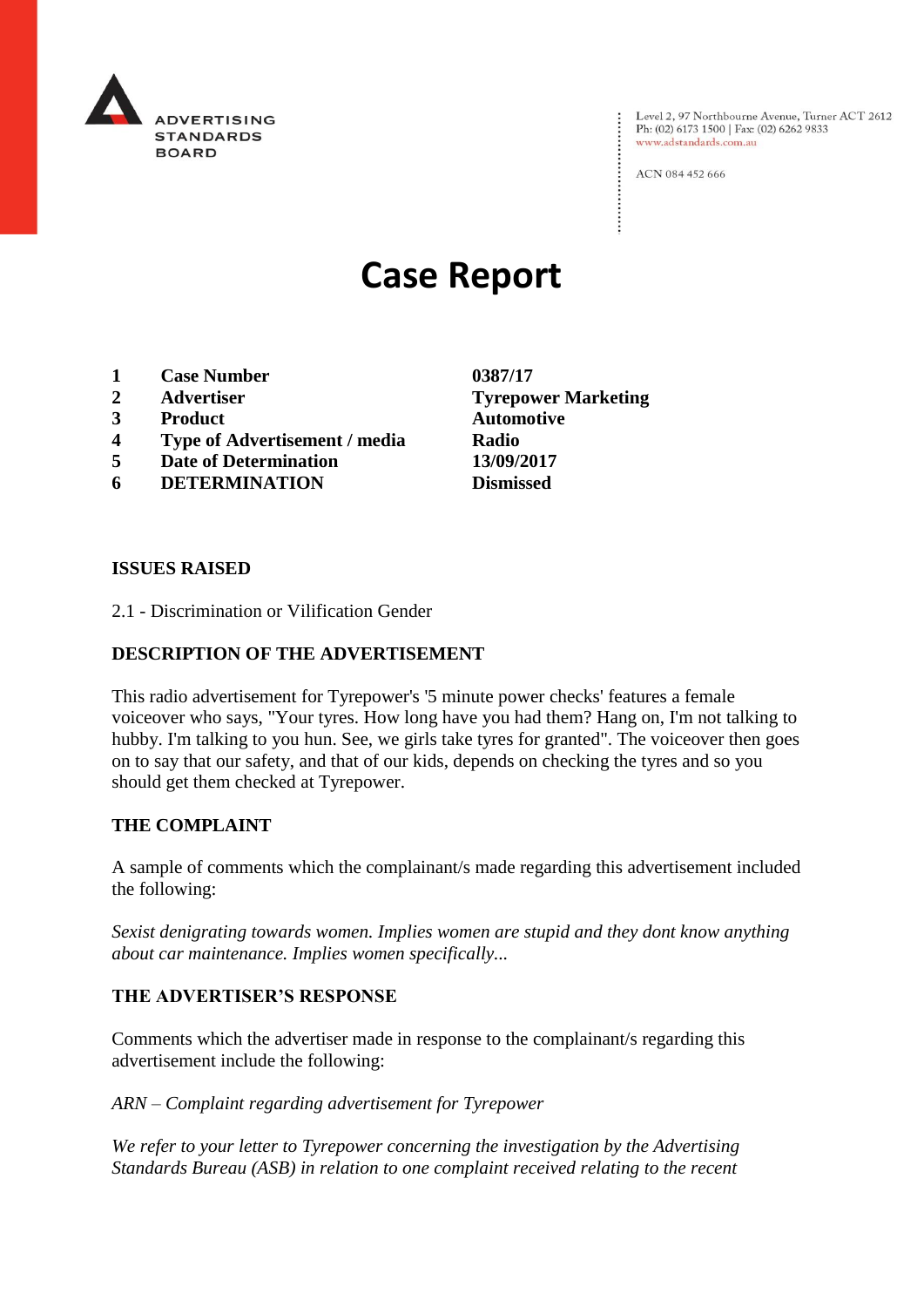*advertisement by ARN's client, Tyrepower (the Advertisement).*

## *The Advertisement*

*The Advertisement is an advertisement targeting women to undertake 5-minute tyre-checks for safety purposes.*

*It is delivered in a casual, 'girl-talk' style and highlights the fact that women often do not consider tyre safety as an issue.*

*ARN and Tyrepower do not think that the Advertisement is in breach of the AANA Advertiser Code of Ethics or other applicable regulation. The majority of Tyrepower customers are male, which does not in any way infer that women are stupid or incapable of purchasing tyres of performing safety checks. Quite the opposite: this advertisement recognises the power of women as consumers and has targeted them in this advertisement, however not to the exclusion of anyone else (namely men) or in a negative, discriminatory or otherwise inappropriate way.*

## *AANA Advertiser Code of Ethics*

*The complainant raised concerns regarding alleged sexism and discrimination used in the Advertisement.*

*Sections 2.1, 2.2, 2.4, 2.5, 2.6 and 2.7 of the Code provide that:*

*2.1 Advertising or Marketing Communications shall not portray people or depict material in a way which discriminates against or vilifies a person or section of the community on account of race, ethnicity, nationality, gender, age, sexual preference, religion, disability, mental illness or political belief.*

*2.2 Advertising or Marketing Communications shall not employ sexual appeal: (a) where images of Minors, or people who appear to be Minors, are used; or (b) in a manner which is exploitative and degrading of any individual or group of people. stances and strong or obscene language shall be avoided.*

*2.4 Advertising or Marketing Communications shall treat sex, sexuality and nudity with sensitivity to the relevant audience.*

*2.5 Advertising or Marketing Communications shall only use language which is appropriate in the circumstances (including appropriate for the relevant audience and medium). Strong or obscene language shall be avoided.*

*2.6 Advertising or Marketing Communications shall not depict material contrary to Prevailing Community Standards on health and safety.*

*2.7 Advertising or Marketing Communications shall be clearly distinguishable as such to the relevant audience.*

*Code 2.7*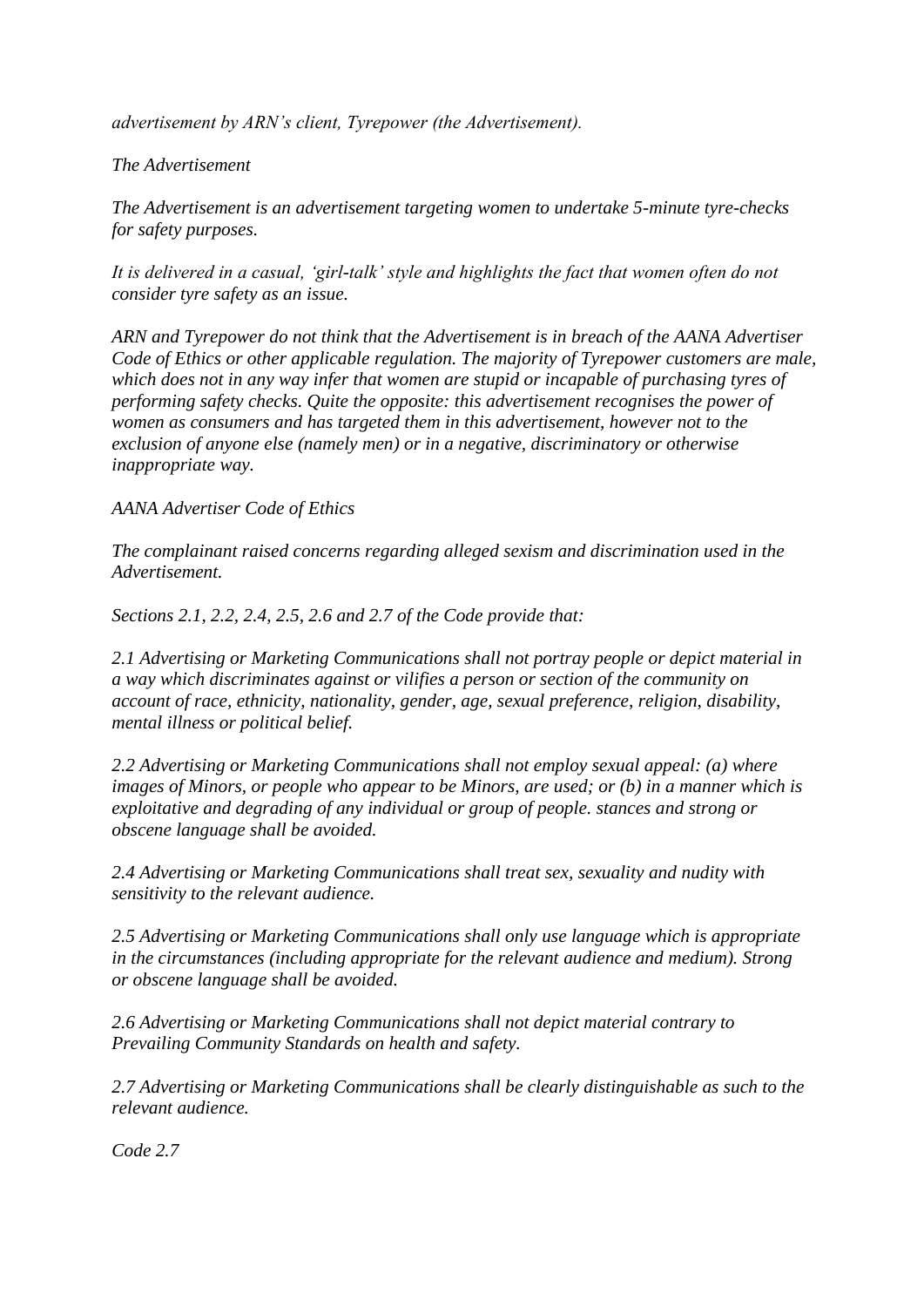*We feel strongly that the Advertisement is clearly distinguishable as such. Whilst is uses a direct, chatty tone, this is clearly advertising a product and sits within commercial advertising (amongst other ads). This is clearly not content.*

*Codes 2.1, 2.2 and 2.4*

*We do not feel that the Advertisement in any way treated the product or material advertised in a sexual or sexually exploitative way, nor was it degrading or exploitative.*

*Whilst the ad targets/focuses on women, this is not discriminatory, and it certainly doesn't vilify men (or any other group). It does not prevent or discourage men from engaging with Tyrepower's 5 minute power check services, nor does it infer or indicate that these services should only be undertaken by women. It simply highlights the fact that women on the whole spend less time on tyres than men and, as such, there is a market to target women for this product/service.*

*Code 2.5*

*The Advertisement does not use obscene or inappropriate language of any kind.*

*Code 2.6*

*The Advertisement is effectively encouraging road and automobile safety by encouraging regular tyre checks.*

*In light of the context in which the Advertisement was broadcast, ARN and Tyrepower believe that the majority of its audience would regard the Advertisement as informative, casual and targeting females without discriminating or alienating male customers.*

*For these reasons, we strongly believe that the Advertisement does not breach the Code.*

*We also note that this is the only complaint received in relation to the Advertisement.*

*We would welcome the opportunity to provide any further clarification that the ASB may require in relation to this matter.*

## **THE DETERMINATION**

The Advertising Standards Board ("Board") considered whether this advertisement breaches Section 2 of the Advertiser Code of Ethics (the "Code").

The Board noted the complainant's concerns that the advertisement is sexist as it implies women are stupid and know nothing of car maintenance.

The Board reviewed the advertisement and noted the advertiser's response.

The Board considered whether the advertisement complied with Section 2.1 of the Code which requires that 'advertisements shall not portray or depict material in a way which discriminates against or vilifies a person or section of the community on account of race,